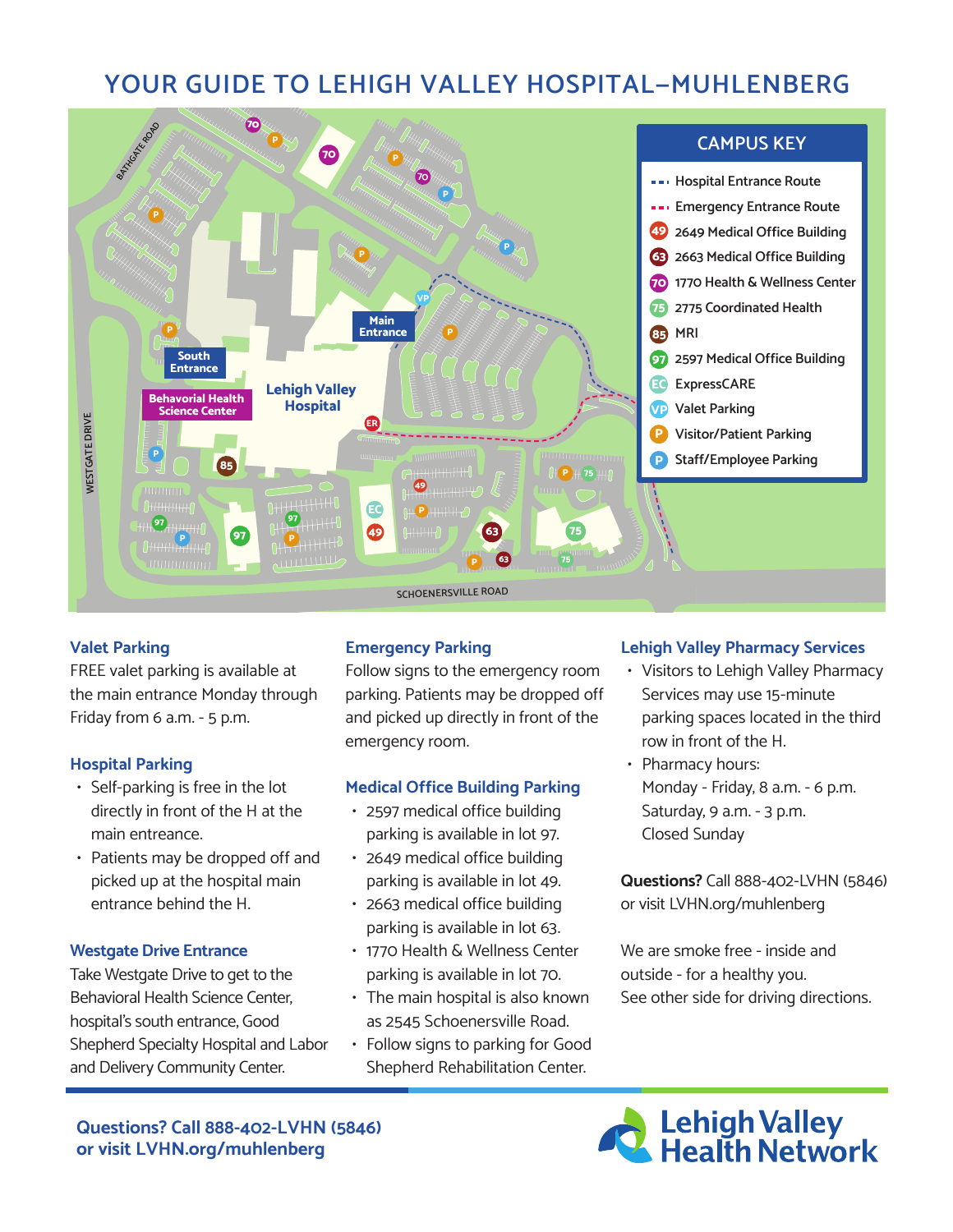# **Directions to Lehigh Valley Hospital—MUHLENBERG**

# **From Route 22:**

- If coming from Allentown and points west of Bethlehem
- Take Route 22 East to the Route 378 Schoenersville Road exit.
- Take the second right off the exit ramp to Schoenersville Road.
- Turn left at the stoplight onto Schoenersville Road.
- Make the first right onto the hospital campus and follow signs to visitor parking.

# **If coming from Easton and points east of Bethlehem**

- Take Route 22 West to the Schoenersville Road exit.
- Turn left at the stoplight onto Schoenersville Road.
- Turn right onto the hospital campus and follow signs to visitor parking.

# **From the Northeast Extension of the Pa. Turnpike:**

- Take exit 56 (Lehigh Valley).
- After the toll booth, take Route 22 East to the Route 378 Schoenersville Road exit.
- Take the second right off the exit ramp to Schoenersville Road.
- Turn left at the stoplight onto Schoenersville Road.
- Make the first right onto the hospital campus and follow signs to visitor parking.

# **From Route 378:**

- Take Route 378 North to Route 22 East.
- Take the ramp to Route 22 East but stay to the right and exit immediately onto the ramp for Schoenersville Road.
- Turn left at the stoplight onto Schoenersville Road.
- Make the first right onto the hospital campus and follow signs to visitor parking.

#### **From Route 33:**

- Take Route 33 South to Route 22 West.
- Follow Route 22 West to the Schoenersville Road exit.
- Turn left at the stoplight onto Schoenersville Road.
- Turn right onto the hospital campus and follow signs to visitor parking.

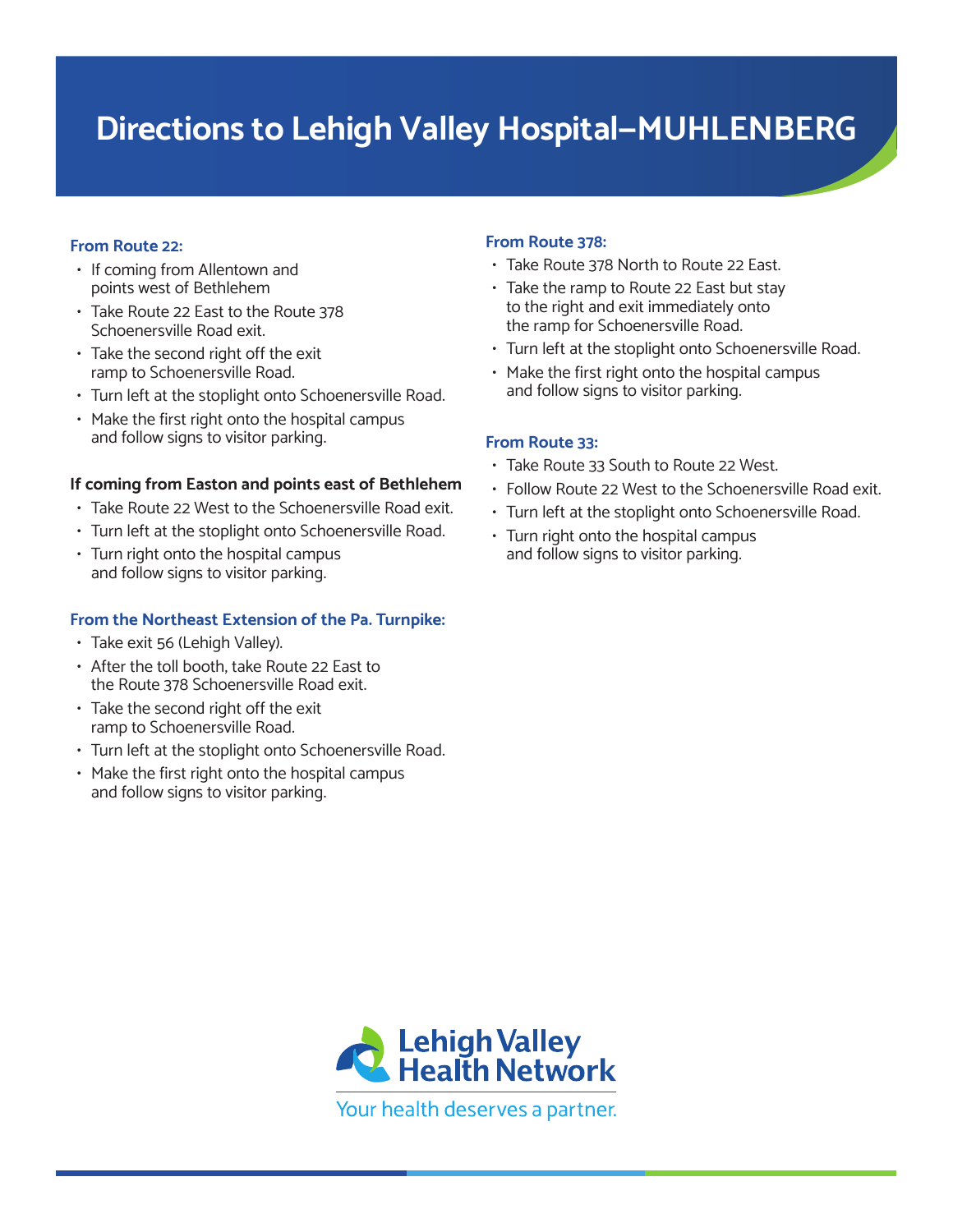# **SU GUÍA A LEHIGH VALLEY HOSPITAL-MUHLENBERG**



#### **Estacionamiento con valet**

En la entrada principal ofrecemos estacionamiento GRATUITO con valet de lunes a viernes de 6 a. m. a 5 p. m.

#### **Estacionamiento del hospital**

- Se puede estacionar sin costo en el estacionamiento ubicado directamente al frente de la H que se encuentra en la entrada principal.
- Se puede dejar a los pacientes en la entrada principal del hospital, detrás de la H y recogerlos de allí.

#### **Entrada por Westgate Drive**

Tome la calle Westgate Drive para llegar al Centro de Ciencias de la Salud Conductual, a la entrada sur del hospital, al Hospital de Especialidades Good Shepherd y al Centro Comunitario de Trabajo de Parto y Parto.

#### **Estacionamiento para emergencias**

Siga las señales al estacionamiento de la sala de emergencias. Se puede dejar a los pacientes directamente frente a la sala de emergencias y recogerlos de allí.

#### **Estacionamiento para los edificios de consultorios médicos**

- Edificio 2597: estacionamiento 97.
- Edificio 2649: estacionamiento 49.
- Edificio 2663: estacionamiento 63.
- Centro de Salud y Bienestar 1770: estacionamiento 70.
- El hospital principal también se conoce como 2545 Schoenersville Road.
- Siga las señales al estacionamiento del Centro de Rehabilitación Good Shepherd.

#### **Servicios de Farmacia de Lehigh Valley**

- Las personas que necesiten ir a la farmacia pueden utilizar los espacios de estacionamiento de 15 minutos ubicados en la tercera fila, al frente de la H.
- Horario de atención: De lunes a viernes, de 8 a. m. a 6 p. m. Sábados de 9 a. m. a 3 p. m. Cerrada los domingos

**¿Preguntas?** Llame al 888-402-LVHN (5846) o ingrese en LVHN.org/muhlenberg.

**¿Preguntas? Llame al 888-402-LVHN (5846) o ingrese en LVHN.org/Muhlenberg**